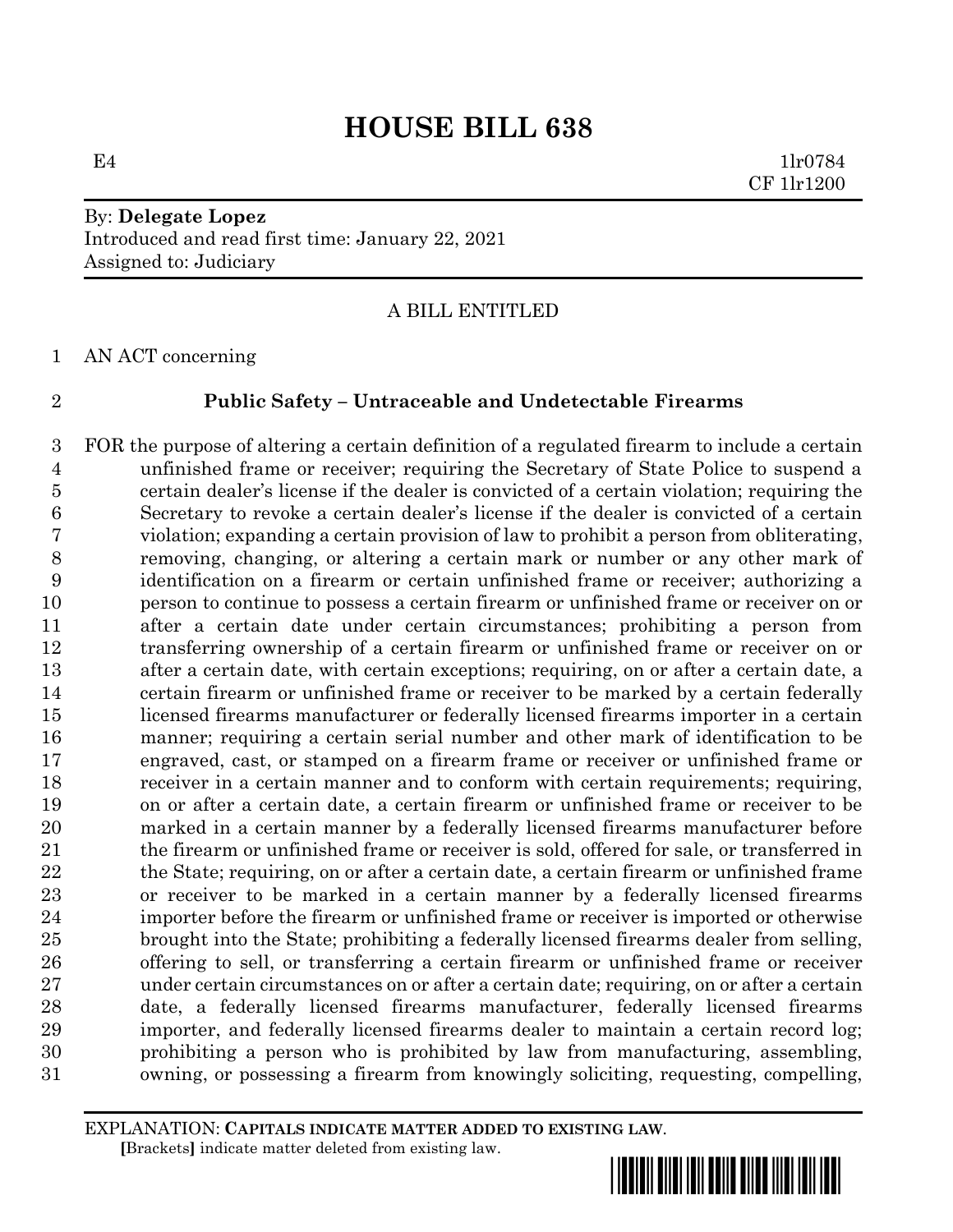coercing, conspiring, facilitating, aiding, or abetting the manufacturing or assembling of a firearm or an unfinished frame or receiver; prohibiting a person from knowingly conspiring, facilitating, aiding, or abetting the manufacturing or assembling of a firearm or an unfinished frame or receiver for a person who is prohibited by law from manufacturing, assembling, owning, or possessing a firearm; prohibiting a person from manufacturing, assembling, possessing, selling, offering to sell, transferring, purchasing, or receiving a certain covert firearm or undetectable firearm; establishing certain penalties for violations of this Act; authorizing a court to order a certain suspension of prosecution if the court makes certain findings; prohibiting a dealer or certain other person from selling, renting, or transferring an unfinished frame or receiver unless the purchaser, lessee, or transferee presents a certain handgun qualification license; authorizing a person to purchase, rent, or receive an unfinished frame or receiver only under certain circumstances; providing for the application of certain provisions of this Act; defining certain terms; making conforming changes; providing for a delayed effective date for certain provisions of 16 this Act; and generally relating to firearms.

- BY repealing and reenacting, without amendments,
- Article Public Safety
- Section 5–101(a) and (h) and 5–144
- Annotated Code of Maryland
- (2018 Replacement Volume and 2020 Supplement)
- BY repealing and reenacting, with amendments,
- Article Public Safety
- Section 5–101(r), 5–114, 5–117.1, and 5–142
- Annotated Code of Maryland
- (2018 Replacement Volume and 2020 Supplement)
- BY adding to
- Article Public Safety
- Section 5–701 through 5–707 to be under the new subtitle "Subtitle 7. Untraceable and Undetectable Firearms"
- Annotated Code of Maryland
- (2018 Replacement Volume and 2020 Supplement)

# SECTION 1. BE IT ENACTED BY THE GENERAL ASSEMBLY OF MARYLAND, That the Laws of Maryland read as follows:

| 35 |                     | <b>Article – Public Safety</b>                                    |
|----|---------------------|-------------------------------------------------------------------|
|    | $36 \quad 5 - 101.$ |                                                                   |
| 37 | (a)                 | In this subtitle the following words have the meanings indicated. |

(h) (1) "Firearm" means: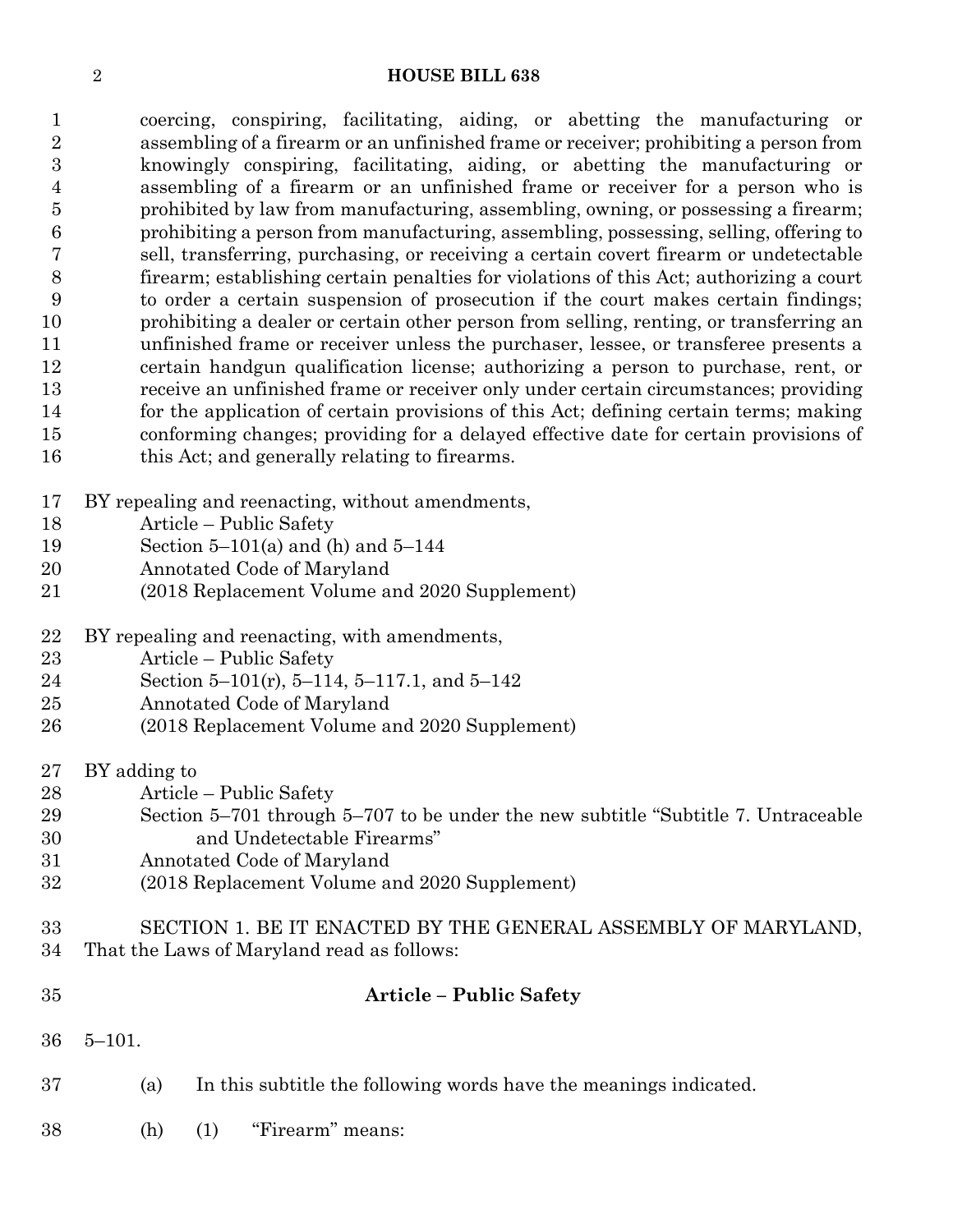| $\mathbf{1}$<br>$\sqrt{2}$ |                      |                         | (i)    | a weapon that expels, is designed to expel, or may readily be<br>converted to expel a projectile by the action of an explosive; or                             |
|----------------------------|----------------------|-------------------------|--------|----------------------------------------------------------------------------------------------------------------------------------------------------------------|
| $\boldsymbol{3}$           |                      |                         | (ii)   | the frame or receiver of such a weapon.                                                                                                                        |
| $\overline{4}$             |                      | (2)                     |        | "Firearm" includes a starter gun.                                                                                                                              |
| $\overline{5}$             | (r)                  |                         |        | "Regulated firearm" means:                                                                                                                                     |
| 6                          |                      | (1)                     |        | a handgun; [or]                                                                                                                                                |
| 7<br>8                     | THIS TITLE; OR       | (2)                     |        | AN UNFINISHED FRAME OR RECEIVER, AS DEFINED IN $\S$ 5-701 OF                                                                                                   |
| 9<br>10                    |                      | $\lceil (2) \rceil (3)$ |        | a firearm that is any of the following specific assault weapons or<br>their copies, regardless of which company produced and manufactured that assault weapon: |
| 11                         |                      |                         | (i)    | American Arms Spectre da Semiautomatic carbine;                                                                                                                |
| 12                         |                      |                         | (ii)   | AK-47 in all forms;                                                                                                                                            |
| 13                         |                      |                         | (iii)  | Algimec AGM-1 type semi-auto;                                                                                                                                  |
| 14                         |                      |                         | (iv)   | AR 100 type semi-auto;                                                                                                                                         |
| 15                         |                      |                         | (v)    | AR 180 type semi-auto;                                                                                                                                         |
| 16                         |                      |                         | (vi)   | Argentine L.S.R. semi-auto;                                                                                                                                    |
| 17                         |                      |                         | (vii)  | Australian Automatic Arms SAR type semi-auto;                                                                                                                  |
| 18                         |                      |                         | (viii) | Auto-Ordnance Thompson M1 and 1927 semi-automatics;                                                                                                            |
| 19                         |                      |                         | (ix)   | Barrett light.50 cal. semi-auto;                                                                                                                               |
| 20                         |                      |                         | (x)    | Beretta AR70 type semi-auto;                                                                                                                                   |
| 21                         |                      |                         | (xi)   | Bushmaster semi-auto rifle;                                                                                                                                    |
| 22                         |                      |                         | (xii)  | Calico models M-100 and M-900;                                                                                                                                 |
| 23                         |                      |                         | (xiii) | CIS SR 88 type semi-auto;                                                                                                                                      |
| 24                         |                      |                         | (xiv)  | Claridge HI TEC C-9 carbines;                                                                                                                                  |
| 25<br>26                   | Sporter H-BAR rifle; |                         | (xv)   | Colt AR-15, CAR-15, and all imitations except Colt $AR-15$                                                                                                     |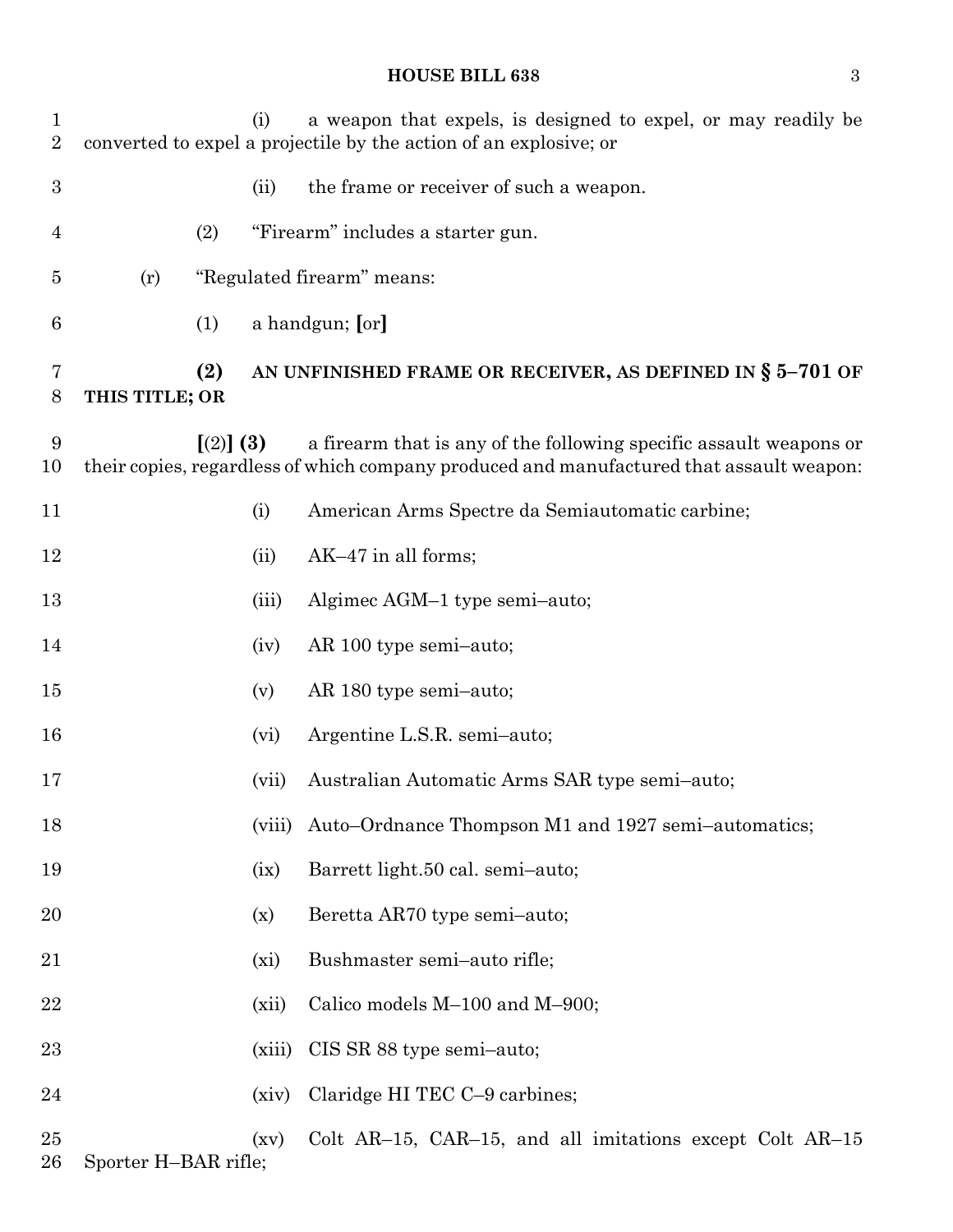| 1              | (xvi) Daewoo MAX 1 and MAX 2, aka AR 100, 110C, K-1, and K-2;                                                |  |
|----------------|--------------------------------------------------------------------------------------------------------------|--|
| $\overline{2}$ | (xvii) Dragunov Chinese made semi-auto;                                                                      |  |
| 3              | (xviii) Famas semi-auto (.223 caliber);                                                                      |  |
| 4              | Feather AT-9 semi-auto;<br>(xix)                                                                             |  |
| $\overline{5}$ | FN LAR and FN FAL assault rifle;<br>(xx)                                                                     |  |
| 6              | FNC semi-auto type carbine;<br>(xxi)                                                                         |  |
| 7              | (xxii) F.I.E./Franchi LAW 12 and SPAS 12 assault shotgun;                                                    |  |
| 8              | (xxiii) Steyr-AUG-SA semi-auto;                                                                              |  |
| 9              | (xxiv) Galil models AR and ARM semi-auto;                                                                    |  |
| 10             | (xxv) Heckler and Koch HK-91 A3, HK-93 A2, HK-94 A2 and A3;                                                  |  |
| 11             | (xxvi) Holmes model 88 shotgun;                                                                              |  |
| 12             | (xxvii) Avtomat Kalashnikov semiautomatic rifle in any format;                                               |  |
| 13             | Manchester Arms "Commando" MK-45, MK-9;<br>(xxviii)                                                          |  |
| 14             | (xxix) Mandell TAC-1 semi-auto carbine;                                                                      |  |
| 15             | (xxx) Mossberg model 500 Bullpup assault shotgun;                                                            |  |
| 16             | (xxxi) Sterling Mark 6;                                                                                      |  |
| 17             | $(xxxii)$ P.A.W.S. carbine;                                                                                  |  |
| 18             | (xxxiii)<br>Ruger mini-14 folding stock model (.223 caliber);                                                |  |
| 19             | SIG 550/551 assault rifle (.223 caliber);<br>(xxxiv)                                                         |  |
| 20             | (xxxv) SKS with detachable magazine;                                                                         |  |
| 21             | AP-74 Commando type semi-auto;<br>(xxxvi)                                                                    |  |
| 22<br>23       | Springfield Armory BM-59, SAR-48, G3, SAR-3, M-21<br>(xxxvii)<br>sniper rifle, M1A, excluding the M1 Garand; |  |
| 24             | (xxxviii)<br>Street sweeper assault type shotgun;                                                            |  |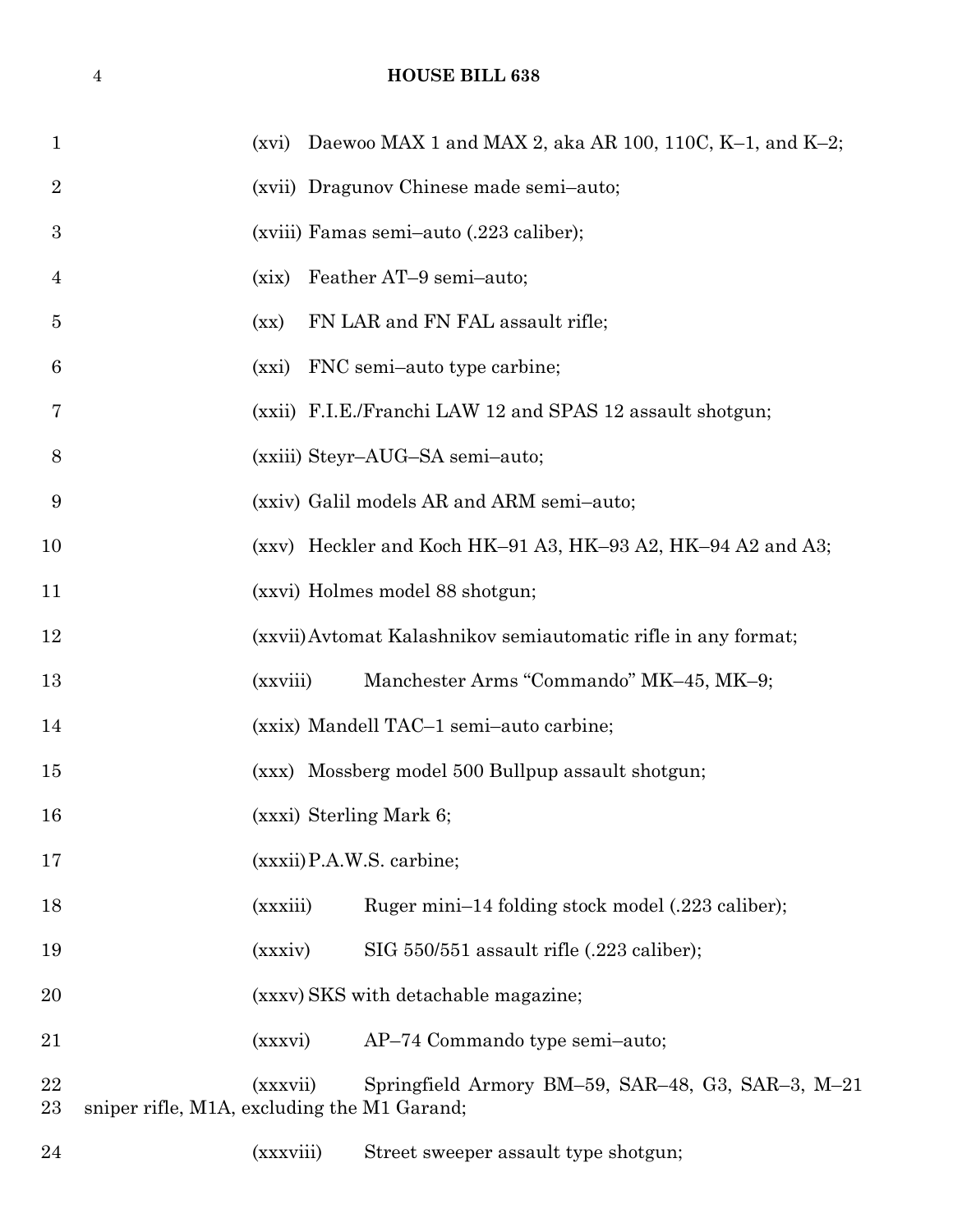| $\mathbf{1}$   |                  | (xxxix)       | Striker 12 assault shotgun in all formats;                                                                                                                    |
|----------------|------------------|---------------|---------------------------------------------------------------------------------------------------------------------------------------------------------------|
| $\overline{2}$ |                  | (x)           | Unique F11 semi-auto type;                                                                                                                                    |
| 3              |                  | (xli)         | Daewoo USAS 12 semi-auto shotgun;                                                                                                                             |
| 4              |                  | (xli)         | UZI 9mm carbine or rifle;                                                                                                                                     |
| $\overline{5}$ |                  |               | (xliii) Valmet M-76 and M-78 semi-auto;                                                                                                                       |
| 6              |                  |               | (xliv) Weaver Arms "Nighthawk" semi-auto carbine; or                                                                                                          |
| 7              |                  | (x v)         | Wilkinson Arms 9mm semi-auto "Terry".                                                                                                                         |
| 8              | $5 - 114.$       |               |                                                                                                                                                               |
| 9              | (a)<br>(1)       |               | The Secretary shall suspend a dealer's license if the licensee:                                                                                               |
| 10             |                  | (i)           | is under indictment for a crime of violence; [or]                                                                                                             |
| 11<br>12       |                  | (ii)          | is arrested for a violation of this subtitle that prohibits the<br>purchase or possession of a regulated firearm; OR                                          |
|                |                  |               |                                                                                                                                                               |
| 13<br>14       | OF THIS TITLE.   | (III)         | IS CONVICTED OF A FIRST VIOLATION UNDER SUBTITLE 7                                                                                                            |
| 15<br>16<br>17 | (2)<br>subtitle. | (i)           | The Secretary may suspend a dealer's license if the licensee is<br>not in compliance with the record keeping and reporting requirements of $\S$ 5-145 of this |
| 18<br>19       |                  |               | (ii) The Secretary may lift a suspension under this paragraph after<br>the licensee provides evidence that the record keeping violation has been corrected.   |
| 20             | (b)              |               | The Secretary shall revoke a dealer's license if:                                                                                                             |
| 21<br>$22\,$   | (1)              |               | it is discovered that false information has been supplied or false<br>statements have been made in an application required by this subtitle; or               |
| 23             | (2)              | the licensee: |                                                                                                                                                               |
| 24             |                  | (i)           | is convicted of a disqualifying crime;                                                                                                                        |
| 25<br>26       |                  | (ii)          | is convicted of a violation classified as a common law crime and<br>receives a term of imprisonment of more than 2 years;                                     |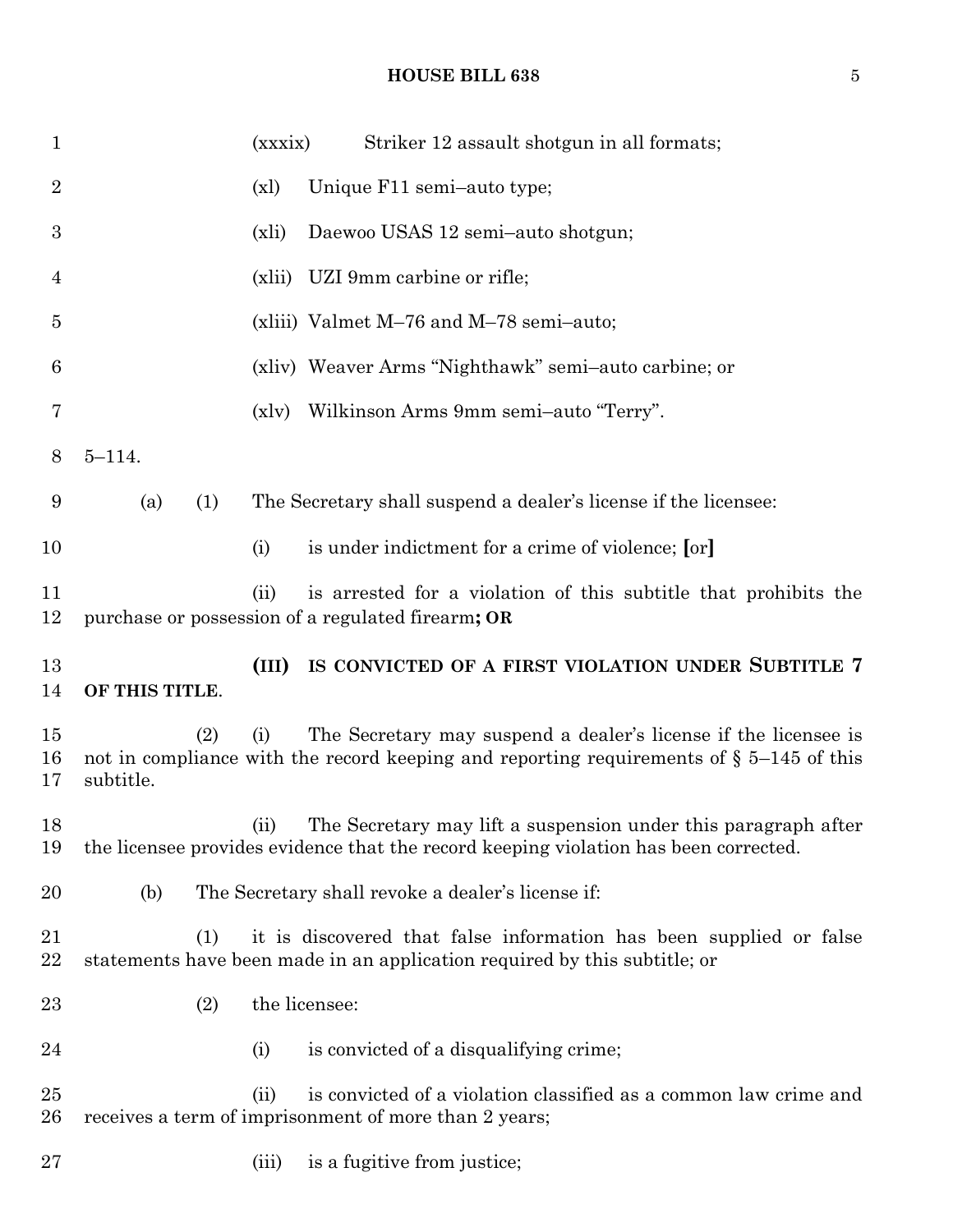1 (iv) is a habitual drunkard; (v) is addicted to a controlled dangerous substance or is a habitual user; (vi) has spent more than 30 consecutive days in a medical institution for treatment of a mental disorder, unless the licensee produces a physician's certificate, issued after the last institutionalization and certifying that the licensee is capable of possessing a regulated firearm without undue danger to the licensee or to another; (vii) has knowingly or willfully manufactured, offered to sell, or sold a handgun not on the handgun roster in violation of § 5–406 of this title; **[**or**]** (viii) has knowingly or willfully participated in a straw purchase of a regulated firearm**; OR (IX) IS CONVICTED OF A SECOND OR SUBSEQUENT VIOLATION, NOT STEMMING FROM THE SAME SALE OR TRANSFER AS THE FIRST VIOLATION, UNDER SUBTITLE 7 OF THIS TITLE**. (c) If the Secretary suspends or revokes a dealer's license, the Secretary shall notify the licensee in writing of the suspension or revocation. (d) A person whose dealer's license is suspended or revoked may not engage in the business of selling, renting, or transferring regulated firearms, unless the suspension or revocation has been subsequently withdrawn by the Secretary or overruled by a court in accordance with § 5–116 of this subtitle. 5–142. (a) A person may not obliterate, remove, change, or alter the manufacturer's identification mark or number **OR ANY OTHER MARK OF IDENTIFICATION** on a firearm **OR AN UNFINISHED FRAME OR RECEIVER, AS DEFINED IN § 5–701 OF THIS TITLE**. (b) If on trial for a violation of this section possession of the firearm by the defendant is established, the defendant is presumed to have obliterated, removed, changed, or altered the manufacturer's identification mark or number **OR OTHER MARK OF IDENTIFICATION** on the firearm **OR UNFINISHED FRAME OR RECEIVER**. 5–144. (a) Except as otherwise provided in this subtitle, a dealer or other person may not: (1) knowingly participate in the illegal sale, rental, transfer, purchase,

**HOUSE BILL 638**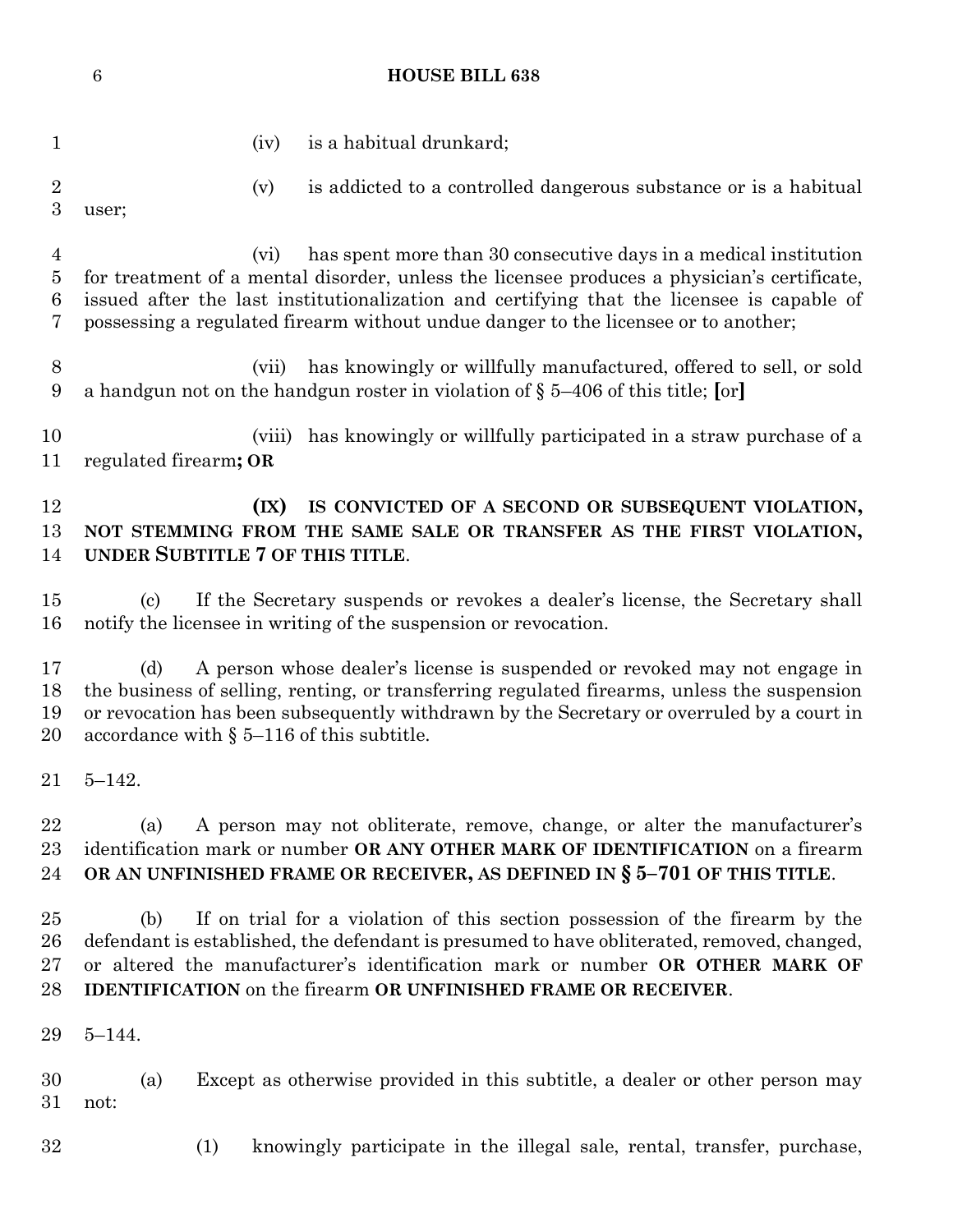| $\mathbf{1}$                       | possession, or receipt of a regulated firearm in violation of this subtitle; or                                                                                                      |
|------------------------------------|--------------------------------------------------------------------------------------------------------------------------------------------------------------------------------------|
| $\overline{2}$                     | knowingly violate $\S 5-142$ of this subtitle.<br>(2)                                                                                                                                |
| $\boldsymbol{3}$<br>$\overline{4}$ | A person who violates this section is guilty of a misdemeanor and on conviction<br>(b)<br>is subject to imprisonment not exceeding 5 years or a fine not exceeding \$10,000 or both. |
| 5                                  | Each violation of this section is a separate crime.<br>$\left( \mathrm{c}\right)$                                                                                                    |
| 6                                  | SUBTITLE 7. UNTRACEABLE AND UNDETECTABLE FIREARMS.                                                                                                                                   |
| 7                                  | $5 - 701.$                                                                                                                                                                           |
| 8<br>9                             | IN THIS SUBTITLE THE FOLLOWING WORDS HAVE THE MEANINGS<br>(A)<br>INDICATED.                                                                                                          |
| 10<br>11                           | (B) "ANTIQUE FIREARM" HAS THE MEANING STATED IN $\S$ 4-201 OF THE<br>CRIMINAL LAW ARTICLE.                                                                                           |
| 12<br>13                           | "DEALER'S LICENSE" HAS THE MEANING STATED IN § 5-101 OF THIS<br>(C)<br>TITLE.                                                                                                        |
| 14<br>15<br>16                     | "FEDERALLY LICENSED FIREARMS DEALER" MEANS A PERSON<br>(D)<br>LICENSED BY THE FEDERAL BUREAU OF ALCOHOL, TOBACCO, FIREARMS AND<br><b>EXPLOSIVES TO DEAL FIREARMS.</b>                |
| 17<br>18<br>19                     | "FEDERALLY LICENSED FIREARMS IMPORTER" MEANS A PERSON<br>(E)<br>LICENSED BY THE FEDERAL BUREAU OF ALCOHOL, TOBACCO, FIREARMS AND<br><b>EXPLOSIVES TO IMPORT FIREARMS.</b>            |
| 20<br>21<br>22                     | (F) "FEDERALLY LICENSED FIREARMS MANUFACTURER" MEANS A PERSON<br>LICENSED BY THE FEDERAL BUREAU OF ALCOHOL, TOBACCO, FIREARMS AND<br><b>EXPLOSIVES TO MANUFACTURE FIREARMS.</b>      |
| 23                                 | "FIREARM" HAS THE MEANING STATED IN $\S$ 5-101 OF THIS TITLE.<br>(G)                                                                                                                 |
| 24<br>25                           | "HANDGUN QUALIFICATION LICENSE" HAS THE MEANING STATED IN §<br>(H)<br>5-101 OF THIS TITLE.                                                                                           |
| 26                                 | "MANUFACTURE OR ASSEMBLE" MEANS TO:<br>(I)                                                                                                                                           |
| 27<br>28                           | (1)<br>FABRICATE OR CONSTRUCT A FIREARM OR AN UNFINISHED<br><b>FRAME OR RECEIVER; OR</b>                                                                                             |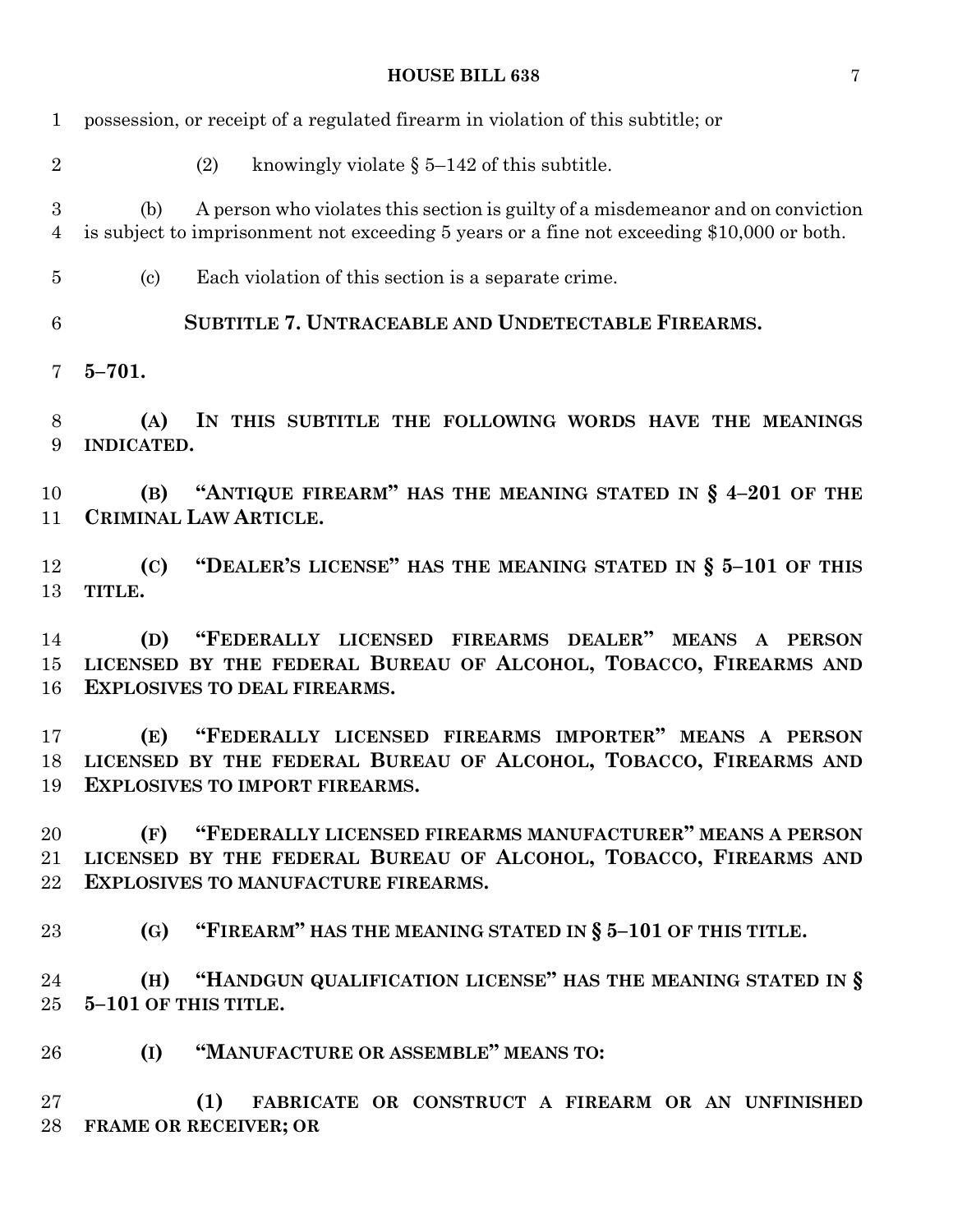**(2) FIT TOGETHER THE COMPONENT PARTS OF A FIREARM OR AN UNFINISHED FRAME OR RECEIVER TO CONSTRUCT A FIREARM OR AN UNFINISHED FRAME OR RECEIVER.**

 **(J) (1) "UNFINISHED FRAME OR RECEIVER" MEANS A PRODUCT THAT IS INTENDED OR DESIGNED TO SERVE AS THE FRAME OR RECEIVER, INCLUDING THE LOWER RECEIVER, OF A FIREARM, BUT IS IN AN UNFINISHED STATE OF MANUFACTURE.**

 **(2) "UNFINISHED FRAME OR RECEIVER" INCLUDES A BLANK, CASTING, OR MACHINED BODY THAT REQUIRES MODIFICATION, SUCH AS MACHINING, DRILLING, FILING, OR MOLDING, TO BE USED AS PART OF A FUNCTIONAL FIREARM, IF IT DOES NOT INCLUDE A PIECE OF MATERIAL THAT HAS:**

 **(I) BEEN ALTERED IN SIZE OR EXTERNAL SHAPE SOLELY TO FACILITATE TRANSPORTATION OR STORAGE; OR**

- 
- **(II) UNDERGONE AN ALTERATION IN CHEMICAL COMPOSITION.**
- **5–702.**
- **THIS SUBTITLE DOES NOT APPLY TO:**
- **(1) A FIREARM MANUFACTURED BEFORE 1968;**
- **(2) AN ANTIQUE FIREARM;**

 **(3) A FIREARM OR AN UNFINISHED FRAME OR RECEIVER THAT IS REQUIRED BY FEDERAL LAW AND REGULATION TO BE ENGRAVED, CAST, OR STAMPED WITH A SERIAL NUMBER AND HAS BEEN ENGRAVED, CAST, OR STAMPED WITH A SERIAL NUMBER IN ACCORDANCE WITH ALL FEDERAL LAWS AND REGULATIONS;**

 **(4) SALES, OFFERS TO SELL, TRANSFERS, OR POSSESSION OF FIREARMS OR UNFINISHED FRAMES OR RECEIVERS BY OR BETWEEN FEDERALLY LICENSED FIREARMS DEALERS, FEDERALLY LICENSED FIREARMS MANUFACTURERS, OR FEDERALLY LICENSED FIREARMS IMPORTERS; OR** 

 **(5) THE TRANSFERRING OR SURRENDERING OF A FIREARM OR AN UNFINISHED FRAME OR RECEIVER TO A LAW ENFORCEMENT AGENCY.**

**5–703.**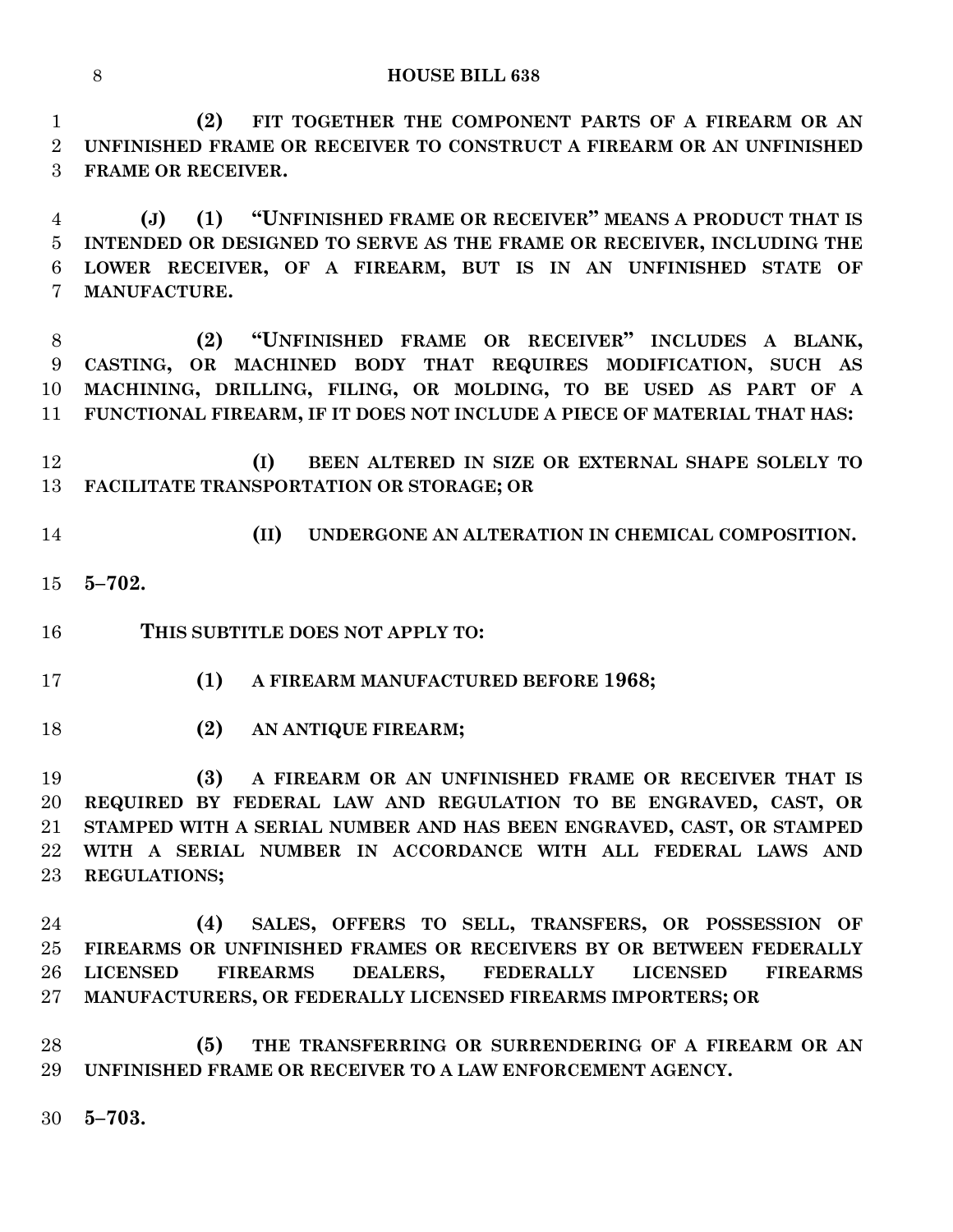**(A) ON OR AFTER JANUARY 1, 2022, A PERSON MAY CONTINUE TO POSSESS A FIREARM OR AN UNFINISHED FRAME OR RECEIVER THAT THE PERSON MANUFACTURED OR ASSEMBLED AND LAWFULLY POSSESSED BEFORE JANUARY 1, 2022, IF: (1) THE FIREARM OR UNFINISHED FRAME OR RECEIVER IS MARKED WITH A UNIQUE SERIAL NUMBER THAT: (I) INDICATES: 1. THE MODEL OF THE FIREARM OR UNFINISHED FRAME OR RECEIVER, IF SUCH DESIGNATION HAS BEEN MADE; 2. THE CALIBER OR GAUGE; AND 3. THE FULL LEGAL NAME AND CITY OF THE PERSON POSSESSING THE FIREARM OR UNFINISHED FRAME OR RECEIVER. (II) IS CONSPICUOUSLY AND PERMANENTLY ENGRAVED, CAST, OR STAMPED ON THE FIREARM FRAME OR RECEIVER OR UNFINISHED FRAME OR RECEIVER; AND (III) CONFORMS WITH THE REQUIREMENTS IMPOSED ON FEDERALLY LICENSED FIREARM MANUFACTURERS AND FEDERALLY LICENSED FIREARM IMPORTERS UNDER 18 U.S.C. § 923(I); AND (2) THE PERSON MAINTAINS A RECORD LOG THAT INCLUDES: (I) ALL UNIQUE SERIAL NUMBERS ENGRAVED, CAST, OR STAMPED ON THE FIREARM FRAME OR RECEIVER OR UNFINISHED FRAME OR RECEIVER; AND (II) THE DATE THE FIREARM FRAME OR RECEIVER OR UNFINISHED FRAME OR RECEIVER WAS CONSPICUOUSLY AND PERMANENTLY ENGRAVED, CAST, OR STAMPED. (B) ON OR AFTER JANUARY 1, 2022, A PERSON MAY NOT TRANSFER THE OWNERSHIP OF A FIREARM OR UNFINISHED FRAME OR RECEIVER THAT THE PERSON MANUFACTURED OR ASSEMBLED AND LAWFULLY POSSESSED BEFORE JANUARY 1, 2022, THAT IS MARKED IN ACCORDANCE WITH SUBSECTION (A) OF THIS SECTION, UNLESS THE TRANSFER OF OWNERSHIP IS MADE TO:**

**(1) ANOTHER FAMILY MEMBER WHO POSSESSES A VALID HANDGUN**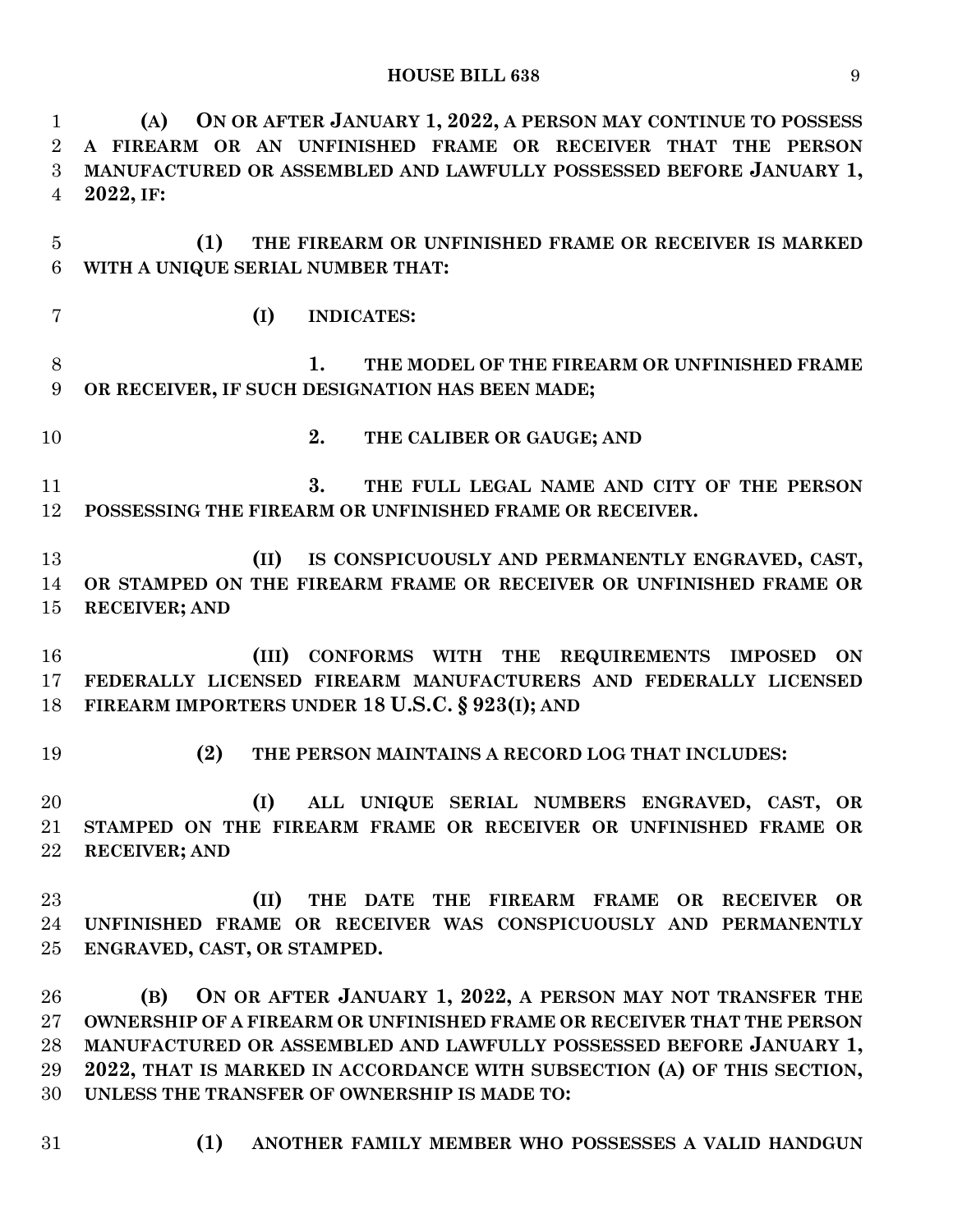|                | <b>HOUSE BILL 638</b><br>10                                                                                               |
|----------------|---------------------------------------------------------------------------------------------------------------------------|
| $\mathbf{1}$   | QUALIFICATION LICENSE ISSUED UNDER $\S$ 5-117.1 OF THIS TITLE; OR                                                         |
| $\overline{2}$ | (2)<br>A LAW ENFORCEMENT AGENCY.                                                                                          |
| 3              | $5 - 704.$                                                                                                                |
| 4              | EXCEPT AS PROVIDED IN $\S$ 5-703 OF THIS SUBTITLE, ON OR AFTER<br>(A)                                                     |
| 5              | JANUARY 1, 2022, A FIREARM OR AN UNFINISHED FRAME OR RECEIVER SHALL BE                                                    |
| 6<br>7         | MARKED BY A FEDERALLY LICENSED FIREARMS MANUFACTURER OR FEDERALLY<br>LICENSED FIREARMS IMPORTER:                          |
| 8              | (1)<br>WITH A UNIQUE SERIAL NUMBER; AND                                                                                   |
| 9              | (2)<br>TO INDICATE:                                                                                                       |
| 10<br>11       | THE MODEL OF THE FIREARM OR UNFINISHED FRAME OR<br>(I)<br>RECEIVER, IF SUCH DESIGNATION HAS BEEN MADE;                    |
| 12             | (II)<br>THE CALIBER OR GAUGE;                                                                                             |
| 13<br>14       | (III) IF THE PRODUCT WAS MANUFACTURED OR ASSEMBLED IN<br>THE STATE, THE FULL LEGAL NAME AND CITY OF THE MANUFACTURER; AND |
| 15             | IF THE PRODUCT WAS MANUFACTURED OR ASSEMBLED<br>(IV)                                                                      |
| 16             | OUTSIDE THE STATE AND SUBSEQUENTLY IMPORTED OR OTHERWISE BROUGHT                                                          |
| 17             | INTO THE STATE, THE FULL LEGAL NAME AND CITY OF THE ENTITY THAT IMPORTED                                                  |
| 18             | OR BROUGHT THE PRODUCT INTO THE STATE AND THE STATE OR COUNTRY OF                                                         |
| 19             | ORIGIN.                                                                                                                   |
| 20             | EACH SERIAL NUMBER AND OTHER MARK OF IDENTIFICATION<br>(B)                                                                |
| 21             | REQUIRED UNDER SUBSECTION (A) OF THIS SECTION SHALL:                                                                      |
| 22             | BE CONSPICUOUSLY AND PERMANENTLY ENGRAVED, CAST, OR<br>(1)                                                                |
| $23\,$         | STAMPED ON THE FIREARM FRAME OR RECEIVER OR UNFINISHED FRAME OR                                                           |
| 24             | <b>RECEIVER; AND</b>                                                                                                      |
| 25             | (2)<br>CONFORM WITH THE REQUIREMENTS IMPOSED ON FEDERALLY                                                                 |
| $26\,$         | LICENSED FIREARM MANUFACTURERS AND FEDERALLY LICENSED FIREARM                                                             |
| $27\,$         | IMPORTERS UNDER 18 U.S.C. $\S 923(I)$ .                                                                                   |
| 28             | (C) ON OR AFTER JANUARY 1, 2022, EXCEPT AS PROVIDED IN $\S$ 5-703 OF                                                      |
| 29             | THIS SUBTITLE:                                                                                                            |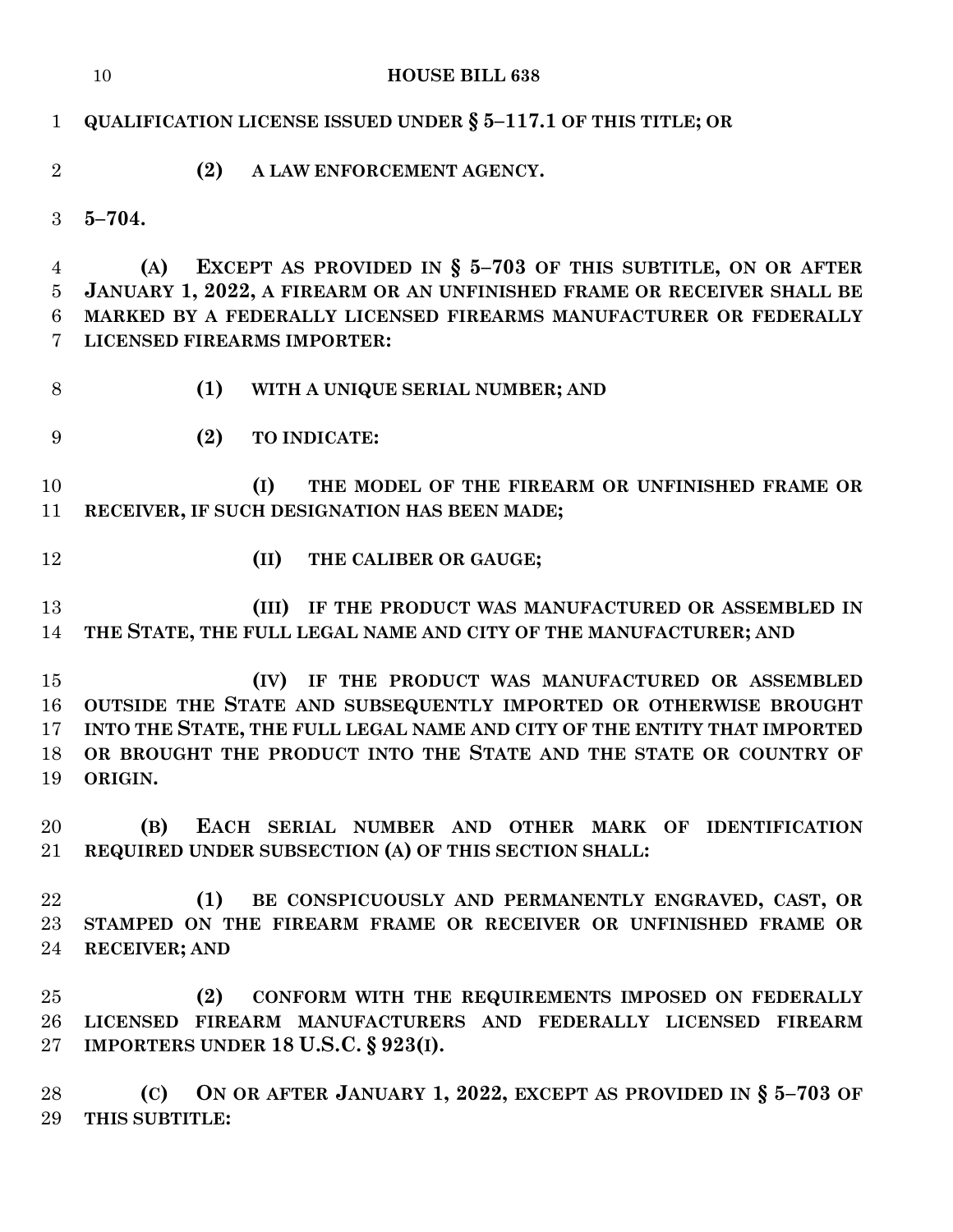**(1) A FIREARM OR AN UNFINISHED FRAME OR RECEIVER SHALL BE MARKED IN ACCORDANCE WITH SUBSECTIONS (A) AND (B) OF THIS SECTION BY A FEDERALLY LICENSED FIREARMS MANUFACTURER BEFORE THE FIREARM OR UNFINISHED FRAME OR RECEIVER IS SOLD, OFFERED FOR SALE, OR TRANSFERRED IN THE STATE;**

 **(2) A FIREARM OR UNFINISHED FRAME OR RECEIVER SHALL BE MARKED IN ACCORDANCE WITH SUBSECTIONS (A) AND (B) OF THIS SECTION BY A FEDERALLY LICENSED FIREARMS IMPORTER BEFORE THE FIREARM OR UNFINISHED FRAME OR RECEIVER IS IMPORTED OR OTHERWISE BROUGHT INTO THE STATE;**

 **(3) A FEDERALLY LICENSED FIREARMS DEALER MAY NOT SELL, OFFER TO SELL, OR TRANSFER A FIREARM OR AN UNFINISHED FRAME OR RECEIVER THAT HAS NOT BEEN MARKED IN ACCORDANCE WITH SUBSECTIONS (A) AND (B) OF THIS SECTION;**

 **(4) A FEDERALLY LICENSED FIREARMS DEALER, FEDERALLY LICENSED FIREARMS MANUFACTURER, AND FEDERALLY LICENSED FIREARMS IMPORTER SHALL MAINTAIN A RECORD LOG OF ANY SALE OR TRANSFER OF A FIREARM OR AN UNFINISHED FRAME OR RECEIVER AS REQUIRED BY FEDERAL LAW AND REGULATION; AND**

 **(5) A PERSON MAY NOT POSSESS A FIREARM OR AN UNFINISHED FRAME OR RECEIVER THAT HAS NOT BEEN MARKED IN ACCORDANCE WITH SUBSECTIONS (A) AND (B) OF THIS SECTION.**

**5–705.**

 **(A) A PERSON WHO IS PROHIBITED BY LAW FROM MANUFACTURING, ASSEMBLING, OWNING, OR POSSESSING A FIREARM MAY NOT KNOWINGLY SOLICIT, REQUEST, COMPEL, COERCE, CONSPIRE, FACILITATE, AID, OR ABET THE MANUFACTURING OR ASSEMBLING OF A FIREARM OR AN UNFINISHED FRAME OR RECEIVER.**

 **(B) A PERSON MAY NOT KNOWINGLY CONSPIRE, FACILITATE, AID, OR ABET THE MANUFACTURING OR ASSEMBLING OF A FIREARM OR AN UNFINISHED FRAME OR RECEIVER FOR A PERSON WHO IS PROHIBITED BY LAW FROM MANUFACTURING, ASSEMBLING, OWNING, OR POSSESSING A FIREARM.**

 **(C) (1) A PERSON WHO VIOLATES THIS SECTION IS GUILTY OF A MISDEMEANOR AND ON CONVICTION IS SUBJECT TO IMPRISONMENT NOT EXCEEDING 2 YEARS OR A FINE NOT EXCEEDING \$5,000, OR BOTH.**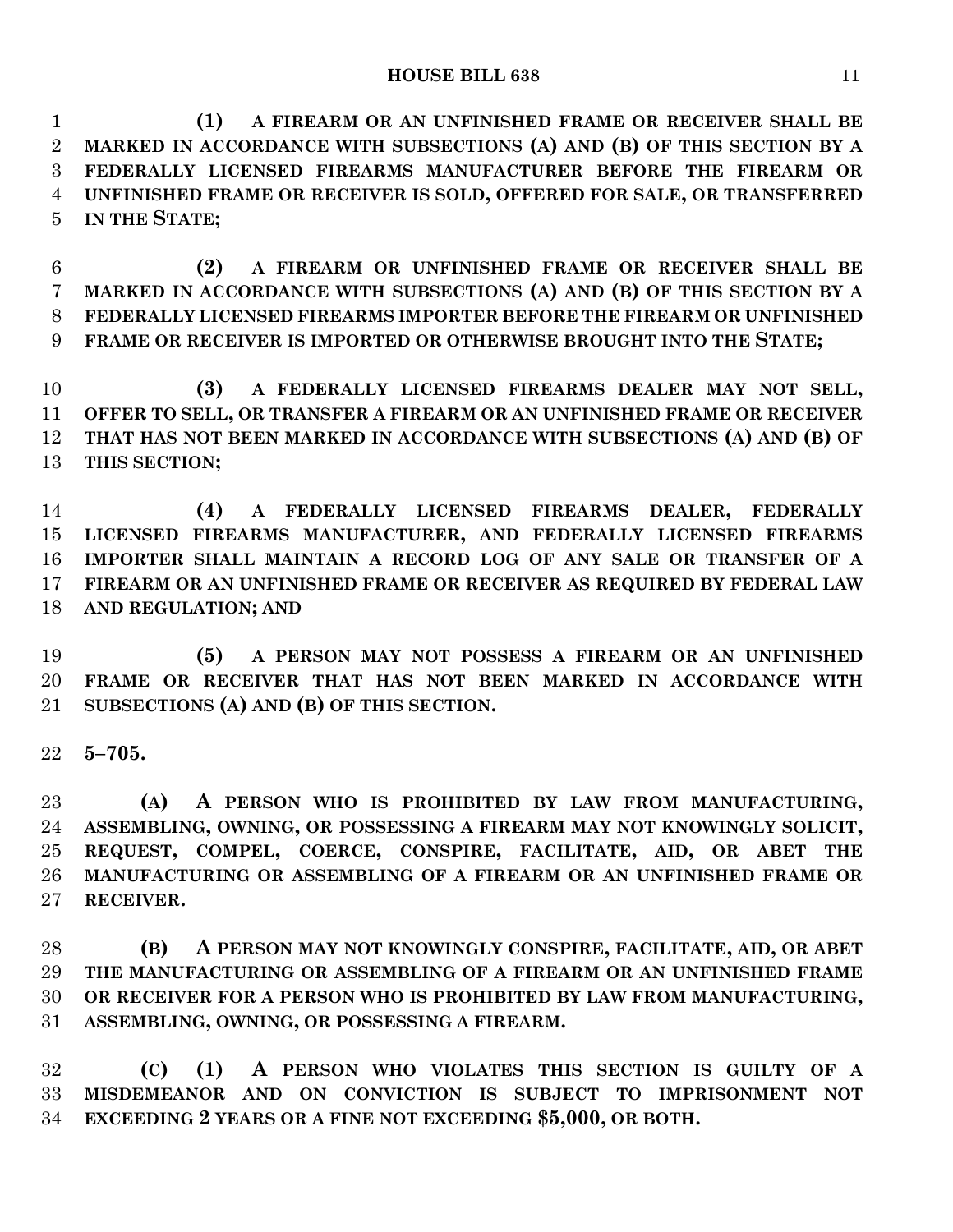|                                       | 12<br><b>HOUSE BILL 638</b>                                                                                                                                                                                                                                                                         |
|---------------------------------------|-----------------------------------------------------------------------------------------------------------------------------------------------------------------------------------------------------------------------------------------------------------------------------------------------------|
| $\mathbf{1}$                          | (2)<br>EACH VIOLATION OF THIS SECTION IS A SEPARATE CRIME.                                                                                                                                                                                                                                          |
| $\overline{2}$                        | $5 - 706.$                                                                                                                                                                                                                                                                                          |
| 3<br>$\overline{4}$                   | (1)<br>(A)<br>IN THIS SECTION THE FOLLOWING WORDS HAVE THE MEANINGS<br>INDICATED.                                                                                                                                                                                                                   |
| $\overline{5}$<br>6<br>$\overline{7}$ | "COVERT FIREARM" MEANS A FIREARM THAT IS CONSTRUCTED IN<br>(2)<br>A SHAPE OR CONFIGURATION THAT A REASONABLE PERSON WOULD NOT<br>IMMEDIATELY RECOGNIZE TO BE A FIREARM.                                                                                                                             |
| $8\,$<br>9                            | "SECURITY EXEMPLAR" HAS THE MEANING STATED IN 18 U.S.C.<br>(3)<br>$10 \text{ }$ § 922(P).                                                                                                                                                                                                           |
| 10                                    | "UNDETECTABLE FIREARM" MEANS A FIREARM:<br>(4)                                                                                                                                                                                                                                                      |
| 11<br>12<br>13                        | (I)<br>THAT, AFTER REMOVAL OF GRIPS, STOCKS, AND<br>MAGAZINES, IS NOT DETECTABLE BY A METAL DETECTOR CALIBRATED AND<br>OPERATED TO DETECT A SECURITY EXEMPLAR; OR                                                                                                                                   |
| 14<br>15<br>16<br>17<br>18            | OF WHICH THE SLIDE, CYLINDER, FRAME, RECEIVER, OR<br>(II)<br>BARREL, WHEN SUBJECTED TO INSPECTION BY AN X-RAY MACHINE THAT IS OF A<br>TYPE COMMONLY USED AT AIRPORTS, DOES NOT GENERATE AN IMAGE THAT<br>ACCURATELY DEPICTS THE SHAPE OF THE SLIDE, CYLINDER, FRAME, RECEIVER, OR<br><b>BARREL.</b> |
| 19                                    | (B) A PERSON MAY NOT:                                                                                                                                                                                                                                                                               |
| 20<br>21                              | (1)<br>MANUFACTURE OR ASSEMBLE A COVERT FIREARM OR AN<br>UNDETECTABLE FIREARM; OR                                                                                                                                                                                                                   |
| 22<br>23                              | (2)<br>POSSESS, SELL, OFFER TO SELL, TRANSFER, PURCHASE, OR<br>RECEIVE A COVERT FIREARM OR AN UNDETECTABLE FIREARM.                                                                                                                                                                                 |
| 24                                    | $5 - 707$ .                                                                                                                                                                                                                                                                                         |
| 25<br>26                              | EXCEPT AS PROVIDED IN $\S$ 5-705 OF THIS SUBTITLE AND SUBSECTION<br>(A)<br>(B) OF THIS SECTION, A PERSON WHO VIOLATES THIS SUBTITLE:                                                                                                                                                                |
| 27<br>28<br>29                        | (1)<br>FOR A FIRST VIOLATION, IS GUILTY OF A CIVIL OFFENSE AND ON<br>CONVICTION SHALL BE FINED NOT LESS THAN \$1,000 BUT NOT EXCEEDING \$2,500;<br><b>AND</b>                                                                                                                                       |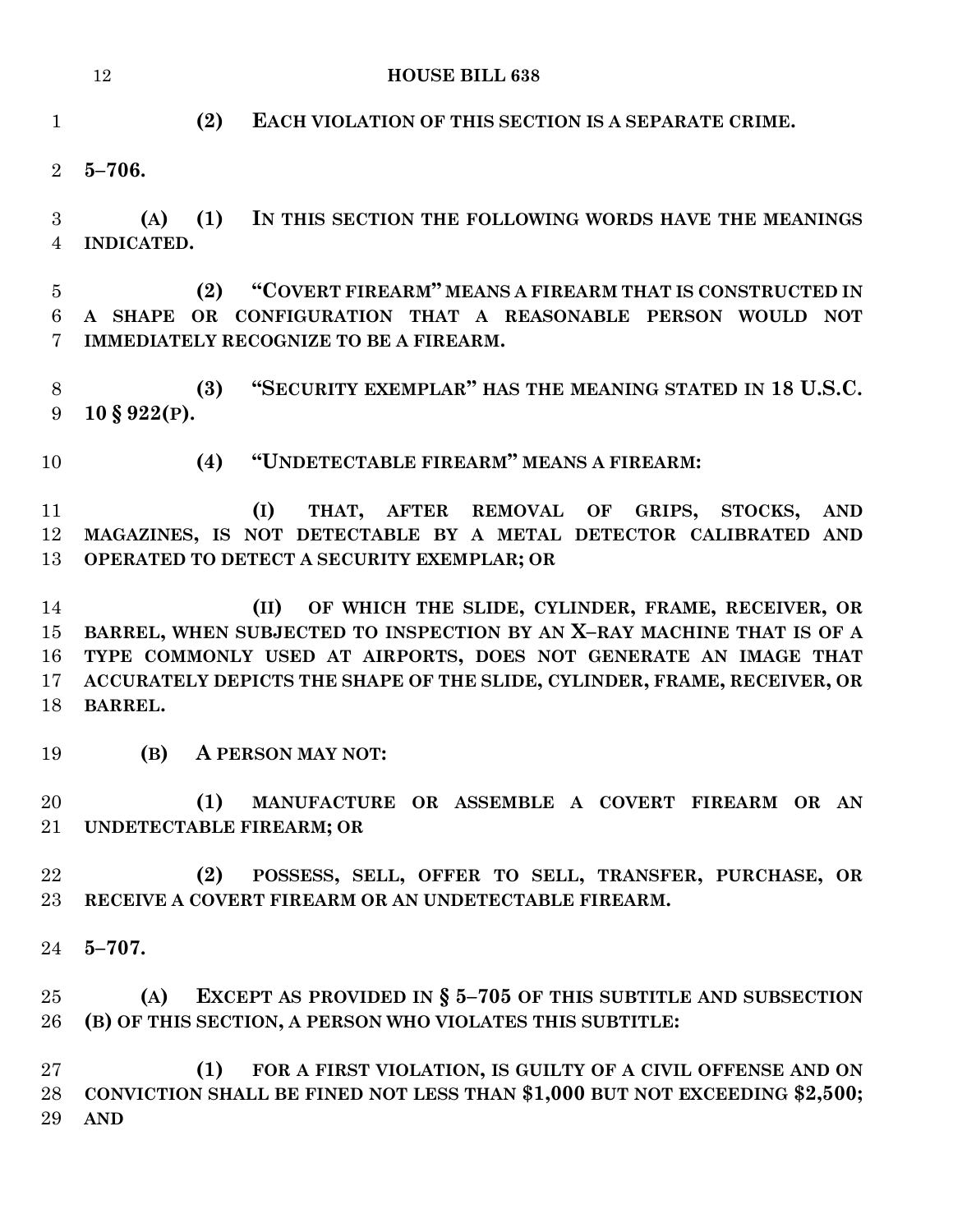| $\mathbf 1$                       | FOR A SUBSEQUENT VIOLATION, IS GUILTY OF A MISDEMEANOR<br>(2)                                                                                                                                                     |  |  |  |  |
|-----------------------------------|-------------------------------------------------------------------------------------------------------------------------------------------------------------------------------------------------------------------|--|--|--|--|
| $\overline{2}$                    | AND ON CONVICTION IS SUBJECT TO IMPRISONMENT NOT EXCEEDING 2 YEARS OR A                                                                                                                                           |  |  |  |  |
| 3                                 | FINE NOT EXCEEDING \$5,000, OR BOTH.                                                                                                                                                                              |  |  |  |  |
| 4<br>$\overline{5}$               | A COURT MAY ORDER A SUSPENSION OF PROSECUTION IF THE COURT<br>(B)<br><b>FINDS THAT:</b>                                                                                                                           |  |  |  |  |
| $6\phantom{.}6$<br>$\overline{7}$ | (1)<br>A VIOLATION UNDER THIS SECTION IS NOT OF A SERIOUS NATURE;<br><b>AND</b>                                                                                                                                   |  |  |  |  |
| 8                                 | (2)<br>THE PERSON CHARGED WITH THE VIOLATION:                                                                                                                                                                     |  |  |  |  |
| 9                                 | (I)<br>IS NOT LIKELY TO OFFEND IN THE FUTURE;                                                                                                                                                                     |  |  |  |  |
| 10<br>11                          | HAS NOT PREVIOUSLY BEEN CONVICTED OF A VIOLATION<br>(II)<br>UNDER THIS SECTION; AND                                                                                                                               |  |  |  |  |
| 12<br>13                          | (III) HAS NOT PREVIOUSLY HAD A PROSECUTION FOR A<br>VIOLATION UNDER THIS SECTION SUSPENDED.                                                                                                                       |  |  |  |  |
| 14<br>15                          | SECTION 2. AND BE IT FURTHER ENACTED, That the Laws of Maryland read<br>as follows:                                                                                                                               |  |  |  |  |
| 16                                | <b>Article - Public Safety</b>                                                                                                                                                                                    |  |  |  |  |
| 17                                | $5 - 117.1$ .                                                                                                                                                                                                     |  |  |  |  |
| 18<br>19                          | IN THIS SECTION, "UNFINISHED FRAME OR RECEIVER" HAS THE<br>(A)<br>MEANING STATED IN $\S$ 5-701 OF THIS TITLE.                                                                                                     |  |  |  |  |
| 20                                | $[(a)]$ $(B)$<br>This section does not apply to:                                                                                                                                                                  |  |  |  |  |
| 21                                | a licensed firearms manufacturer;<br>(1)                                                                                                                                                                          |  |  |  |  |
| 22<br>23<br>24                    | a law enforcement officer or person who is retired in good standing from<br>(2)<br>service with a law enforcement agency of the United States, the State, or a local law<br>enforcement agency of the State;      |  |  |  |  |
| 25<br>26                          | a member or retired member of the armed forces of the United States<br>(3)<br>or the National Guard; or                                                                                                           |  |  |  |  |
| 27<br>28<br>29                    | a person purchasing, renting, or receiving an antique, curio, or relic<br>(4)<br>firearm, as defined in federal law or in determinations published by the Bureau of Alcohol,<br>Tobacco, Firearms and Explosives. |  |  |  |  |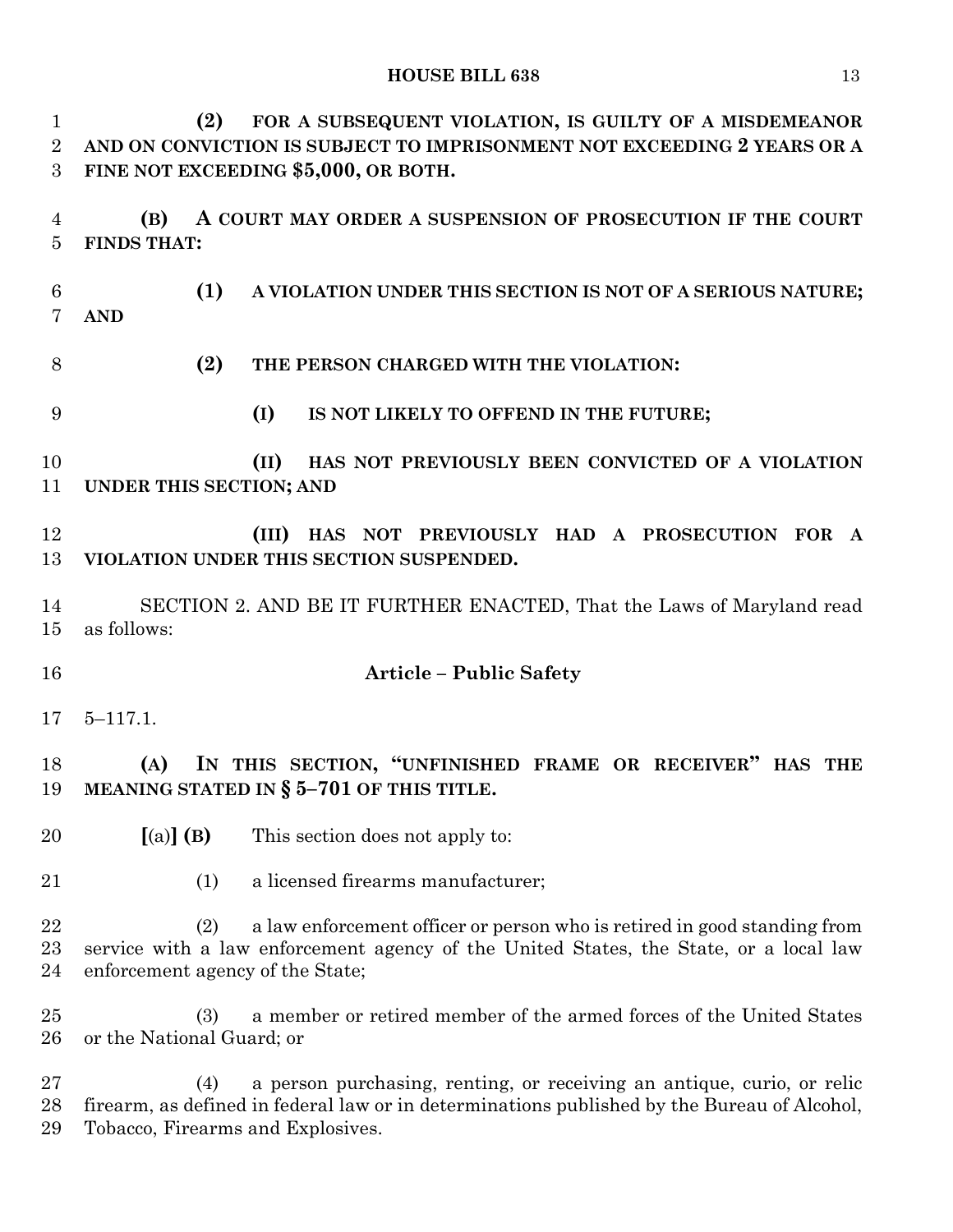**[**(b)**] (C)** A dealer or any other person may not sell, rent, or transfer a handgun **OR AN UNFINISHED FRAME OR RECEIVER** to a purchaser, lessee, or transferee unless the purchaser, lessee, or transferee presents to the dealer or other person a valid handgun qualification license issued to the purchaser, lessee, or transferee by the Secretary under this section.

 **[**(c)**] (D)** A person may purchase, rent, or receive a handgun **OR AN UNFINISHED FRAME OR RECEIVER** only if the person:

- (1) (i) possesses a valid handgun qualification license issued to the person by the Secretary in accordance with this section;
- (ii) possesses valid credentials from a law enforcement agency or retirement credentials from a law enforcement agency;
- (iii) is an active or retired member of the armed forces of the United States or the National Guard and possesses a valid military identification card; or
- (iv) is purchasing, renting, or receiving an antique, curio, or relic firearm, as defined in federal law or in determinations published by the Bureau of Alcohol, Tobacco, Firearms and Explosives; and
- (2) is not otherwise prohibited from purchasing or possessing a handgun under State or federal law.
- **[**(d)**] (E)** Subject to subsections **[**(f)**] (G)** and **[**(g)**] (H)** of this section, the Secretary shall issue a handgun qualification license to a person who the Secretary finds:
- 21 (1) is at least 21 years old;
- (2) is a resident of the State;

 (3) except as provided in subsection **[**(e)**] (F)** of this section, has demonstrated satisfactory completion, within 3 years prior to the submission of the application, of a firearms safety training course approved by the Secretary that includes:

- (i) a minimum of 4 hours of instruction by a qualified handgun instructor;
- (ii) classroom instruction on:
- 29 1. State firearm law;
- 2. home firearm safety; and
- 3. handgun mechanisms and operation; and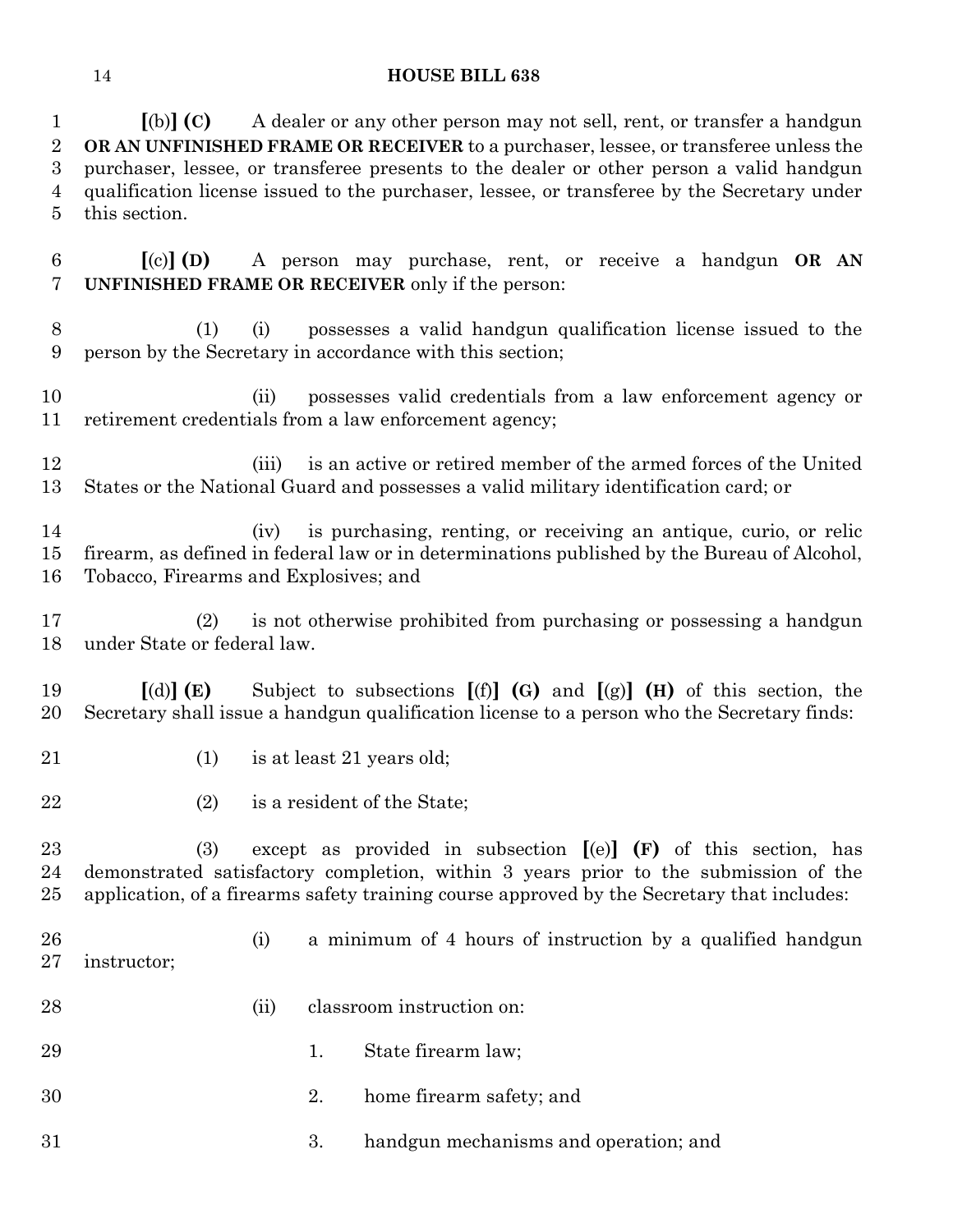(iii) a firearms orientation component that demonstrates the person's safe operation and handling of a firearm; and (4) based on an investigation, is not prohibited by federal or State law from purchasing or possessing a handgun. **[**(e)**] (F)** An applicant for a handgun qualification license is not required to complete a firearms safety training course under subsection **[**(d)**] (E)** of this section if the applicant: (1) has completed a certified firearms training course approved by the Secretary; (2) has completed a course of instruction in competency and safety in the handling of firearms prescribed by the Department of Natural Resources under § 10–301.1 of the Natural Resources Article; 13 (3) is a qualified handgun instructor; (4) is an honorably discharged member of the armed forces of the United States or the National Guard; (5) is an employee of an armored car company and has a permit issued under Title 5, Subtitle 3 of this article; or (6) lawfully owns a regulated firearm. **[**(f)**] (G)** (1) In this subsection, "Central Repository" means the Criminal Justice Information System Central Repository of the Department of Public Safety and Correctional Services. (2) The Secretary shall apply to the Central Repository for a State and national criminal history records check for each applicant for a handgun qualification license. (3) As part of the application for a criminal history records check, the Secretary shall submit to the Central Repository: (i) a complete set of the applicant's legible fingerprints taken in a format approved by the Director of the Central Repository and the Director of the Federal Bureau of Investigation; (ii) the fee authorized under § 10–221(b)(7) of the Criminal Procedure Article for access to Maryland criminal history records; and 32 (iii) the mandatory processing fee required by the Federal Bureau of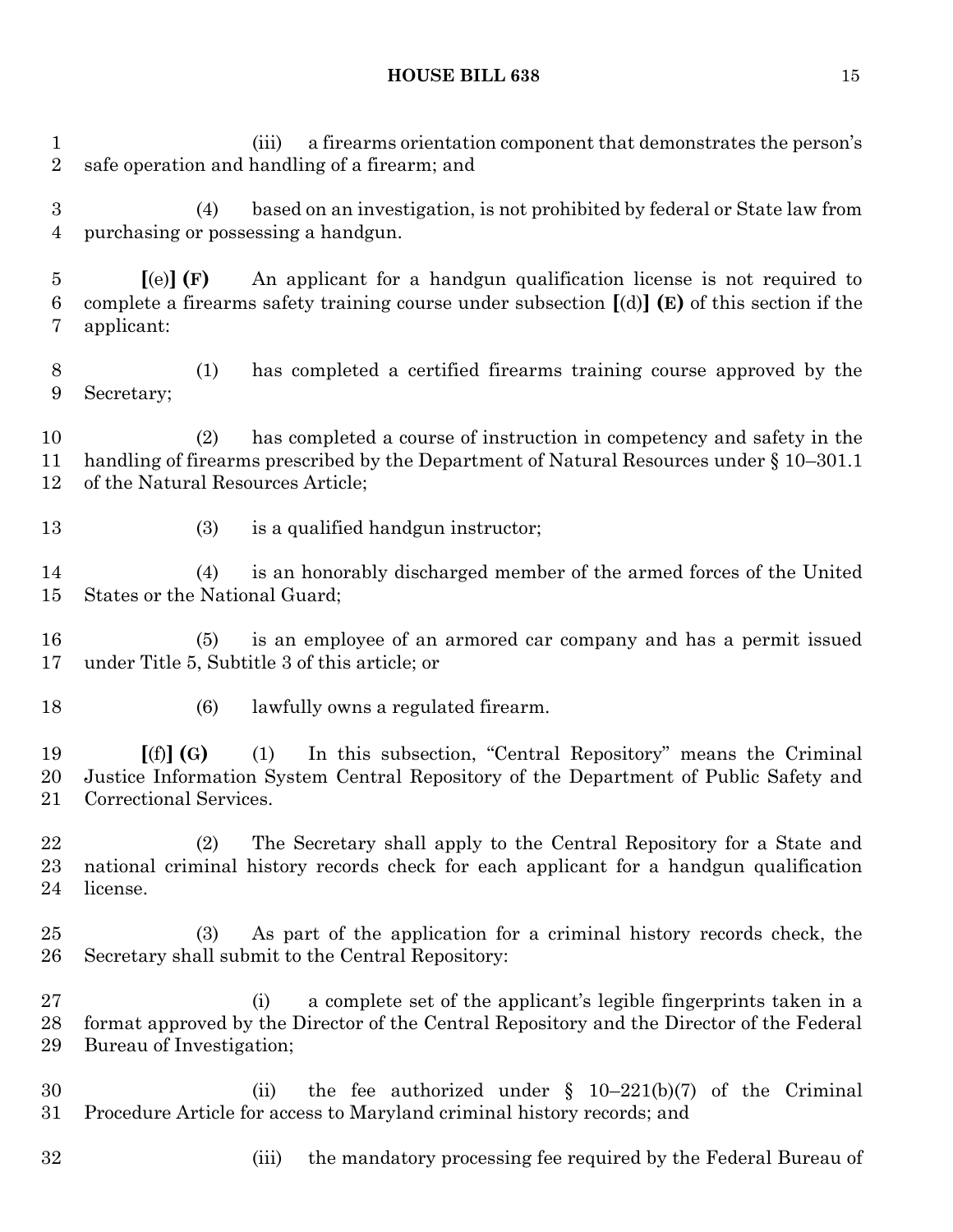|                                    | 16                                                           |      | <b>HOUSE BILL 638</b>                                                                                                                                                                                                                                                                                                                     |  |
|------------------------------------|--------------------------------------------------------------|------|-------------------------------------------------------------------------------------------------------------------------------------------------------------------------------------------------------------------------------------------------------------------------------------------------------------------------------------------|--|
| $\mathbf 1$                        | Investigation for a national criminal history records check. |      |                                                                                                                                                                                                                                                                                                                                           |  |
| $\overline{2}$<br>$\boldsymbol{3}$ | (4)                                                          |      | The Central Repository shall provide a receipt to the applicant for the<br>fees paid in accordance with paragraph (3)(ii) and (iii) of this subsection.                                                                                                                                                                                   |  |
| 4<br>5<br>6                        | (5)                                                          |      | In accordance with $\S$ 10-201 through 10-234 of the Criminal<br>Procedure Article, the Central Repository shall forward to the applicant and the Secretary<br>a printed statement of the applicant's criminal history information.                                                                                                       |  |
| 7                                  | (6)                                                          |      | Information obtained from the Central Repository under this section:                                                                                                                                                                                                                                                                      |  |
| 8                                  |                                                              | (i)  | is confidential and may not be disseminated; and                                                                                                                                                                                                                                                                                          |  |
| 9<br>10                            | section.                                                     | (ii) | shall be used only for the licensing purpose authorized by this                                                                                                                                                                                                                                                                           |  |
| 11<br>12<br>13<br>14               | (7)                                                          |      | If criminal history record information is reported to the Central<br>Repository after the date of the initial criminal history records check, the Central<br>Repository shall provide to the Department of State Police Licensing Division a revised<br>printed statement of the applicant's or licensee's State criminal history record. |  |
| 15<br>16                           | $[(g)]$ (H)<br>Secretary:                                    |      | An applicant for a handgun qualification license shall submit to the                                                                                                                                                                                                                                                                      |  |
| 17                                 | (1)                                                          |      | an application in the manner and format designated by the Secretary;                                                                                                                                                                                                                                                                      |  |
| 18<br>19                           | (2)<br>program of up to \$50;                                |      | a nonrefundable application fee to cover the costs to administer the                                                                                                                                                                                                                                                                      |  |
| 20                                 | (3)                                                          | (i)  | proof of satisfactory completion of:                                                                                                                                                                                                                                                                                                      |  |
| 21<br>22                           | Secretary; or                                                |      | 1.<br>a firearms safety training course approved by the                                                                                                                                                                                                                                                                                   |  |
| $^{23}$<br>24<br>$25\,$            | of the Natural Resources Article; or                         |      | a course of instruction in competency and safety in the<br>2.<br>handling of firearms prescribed by the Department of Natural Resources under $\S 10-301.1$                                                                                                                                                                               |  |
| 26                                 |                                                              | (ii) | a valid firearms instructor certification;                                                                                                                                                                                                                                                                                                |  |
| $27\,$<br>28                       | (4)<br>Secretary; and                                        |      | any other identifying information or documentation required by the                                                                                                                                                                                                                                                                        |  |
| 29<br>30                           | (5)                                                          |      | a statement made by the applicant under the penalty of perjury that<br>the applicant is not prohibited under federal or State law from possessing a handgun.                                                                                                                                                                              |  |
| $31\,$                             | $[(h)]$ $(I)$                                                | (1)  | Within 30 days after receiving a properly completed application,                                                                                                                                                                                                                                                                          |  |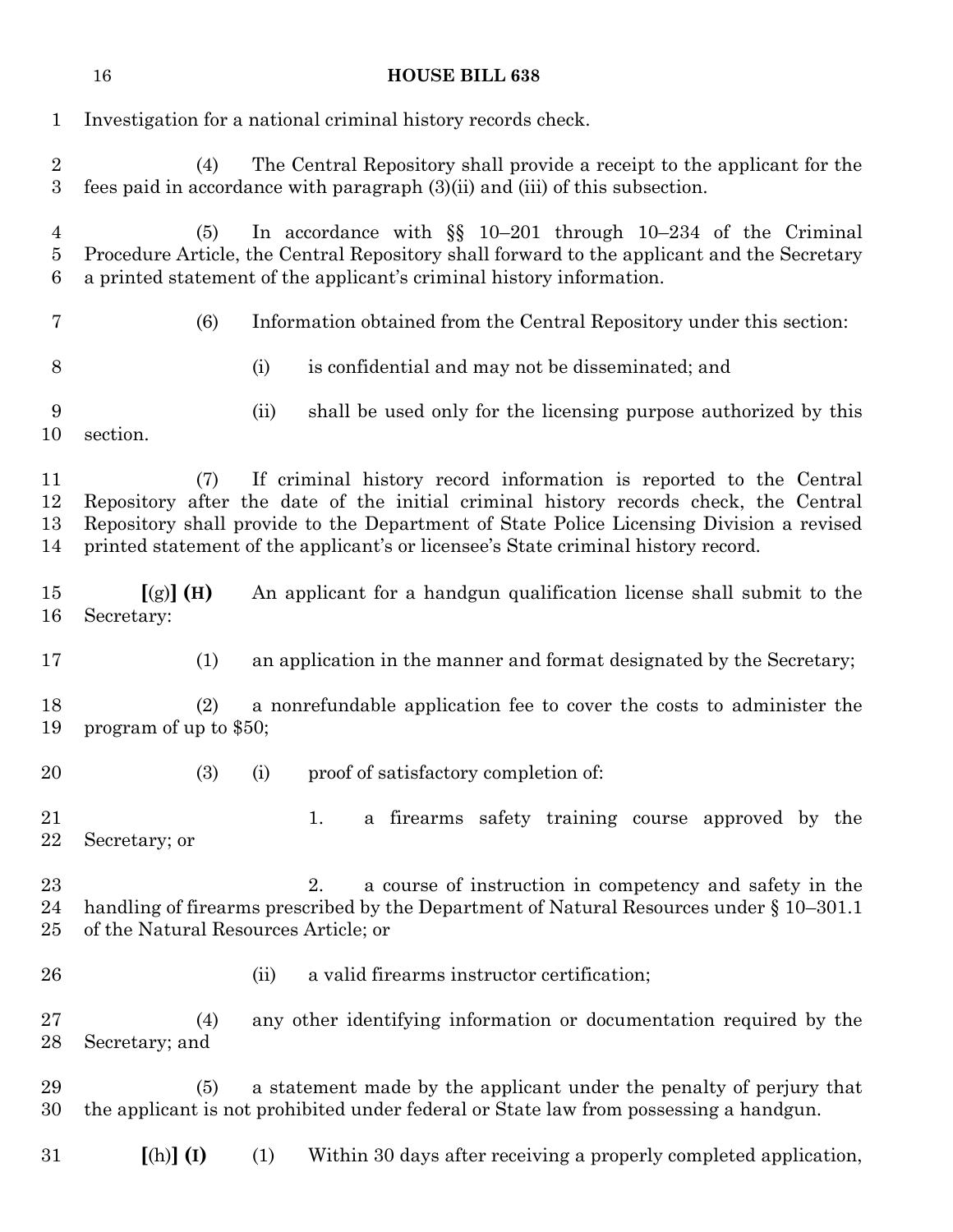| $\mathbf{1}$        | the Secretary shall issue to the applicant:                 |                                                                                                                                                           |
|---------------------|-------------------------------------------------------------|-----------------------------------------------------------------------------------------------------------------------------------------------------------|
| $\overline{2}$      | (i)                                                         | a handgun qualification license if the applicant is approved; or                                                                                          |
| 3                   | (ii)                                                        | a written denial of the application that contains:                                                                                                        |
| $\overline{4}$      |                                                             | the reason the application was denied; and<br>1.                                                                                                          |
| $\overline{5}$<br>6 | subsection $[1]$ (M) of this section.                       | 2.<br>a statement of the applicant's appeal rights under                                                                                                  |
| 7<br>8<br>9         | (2)<br>(i)<br>the fingerprints be expunged by obliteration. | An individual whose fingerprints have been submitted to the<br>Central Repository, and whose application has been denied, may request that the record of  |
| 10<br>11            | (ii)                                                        | Proceedings to expunge a record under this paragraph shall be<br>conducted in accordance with $\S 10-105$ of the Criminal Procedure Article.              |
| 12<br>13<br>14      | (iii)<br>application process.                               | On receipt of an order to expunge a fingerprint record, the<br>Central Repository shall expunge by obliteration the fingerprints submitted as part of the |
| $15\,$<br>16        | (iv)                                                        | An individual may not be charged a fee for the expungement of a<br>fingerprint record in accordance with this paragraph.                                  |
| 17<br>18            | $(i)$ $(j)$<br>years from the date of issuance.             | A handgun qualification license issued under this section expires 10                                                                                      |
| 19<br>20            | $\left[\binom{n}{2} \right]$ (K)<br>(1)                     | The handgun qualification license may be renewed for successive<br>periods of 10 years each if, at the time of an application for renewal, the applicant: |
| 21<br>22            | (i)<br>qualification license; and                           | possesses the qualifications for the issuance of the handgun                                                                                              |
| 23<br>24            | (ii)<br>administer the program up to \$20.                  | submits a nonrefundable application fee to cover the costs to                                                                                             |
| $25\,$<br>$26\,$    | (2)<br>subsection is not required to:                       | An applicant renewing a handgun qualification license under this                                                                                          |
| $27\,$<br>28        | (i)<br>subsection $[(d)(3)]$ (E)(3) of this section; or     | complete the firearms safety training course required in                                                                                                  |
| 29<br>30            | (i)<br>required in subsection $[(f)]$ (G) of this section.  | submit to a State and national criminal history records check as                                                                                          |